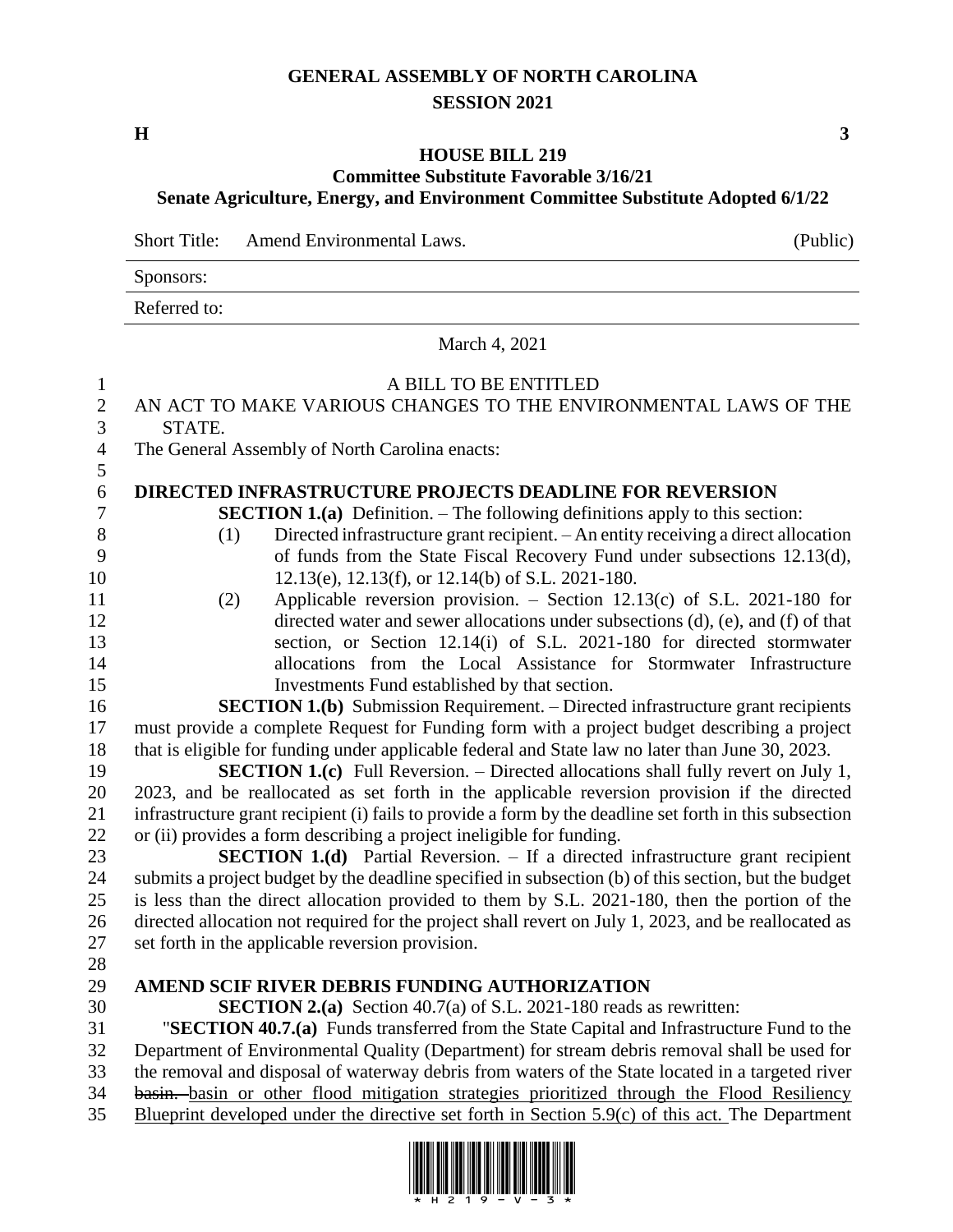**General Assembly Of North Carolina Session 2021**  shall develop a schedule for the removal and disposal of waterway debris from waters of the State located in a targeted river basin and shall contract with one or more appropriate and qualified private entities to carry out the debris removal and disposal activities." **SECTION 2.(b)** Section 40.7(b) of S.L. 2021-180 is repealed. **SECTION 2.(c)** This section is effective when it becomes law and applies retroactively to July 1, 2021. **FLOOD RESILIENCY BLUEPRINT TECHNICAL CORRECTION SECTION 3.(a)** Section 5.9(c) of S.L. 2021-180 reads as rewritten: "**SECTION 5.9.(c)** Flood Resiliency Blueprint. – Of the funds allocated in subdivision (a)(1) (a)(7) of this section, the Department of Environmental Quality, Division of Mitigation Services (DMS), shall contract with an organization to develop a statewide Flood Resiliency Blueprint for major watersheds impacted by flooding, including, among others, the Cape Fear River and the Neuse River Basins. The watershed blueprint shall form the backbone of a State flood planning process that increases community resiliency to flooding, shall be a resource for riverine and stream management to reduce flooding, and should support the establishment and furtherance of local government stormwater maintenance programs. The blueprint shall identify the major watersheds affected by flooding and direct these funds toward the activities which are central to the creation of an actionable blueprint, namely flood risk assessment, identification of data gaps, and recommendations to reduce flood risk for each target watershed. When developing the blueprint with the organization selected, DMS shall ensure the blueprint incorporates local knowledge, community goals, projections of future flood risk, and the best available science and hydrologic modeling to create a decision tool for flood mitigation investments and strategies from local watersheds up to whole river basins. A successful blueprint should ultimately lead to a prioritized set of projects and funding strategies that the State can implement. DMS and the organization selected are encouraged to examine examples from other states such as the Louisiana Coastal Master Plan or the flood resiliency planning processes in South Carolina and Virginia. The organization shall send all necessary information to DMS on the implementation of the blueprint upon request by DMS. The organization shall submit an initial draft of the blueprint to DMS no later than December 31, 2023. DMS shall report by July 1, 2022, and annually thereafter to the Joint Legislative Commission on Governmental Operations and the Fiscal Research Division on the implementation of this subsection." **SECTION 3.(b)** This section is effective when it becomes law and applies retroactively to July 1, 2021. **PROVIDE THE DIVISION OF MARINE FISHERIES FLEXIBILITY IN MAINTAINING DIVISION AIRCRAFT SECTION 4.** Section 13.16 of S.L. 2010-31 is repealed. 

### **ALIGN COASTAL AREA MANAGEMENT ACT PUBLIC NOTICE REQUIREMENTS FOR LAND-USE PLAN HEARINGS WITH EXISTING LOCAL GOVERNMENT NOTICE REQUIREMENTS**

**SECTION 5.** G.S. 113A-110(e) reads as rewritten:

 "(e) Prior to adoption or subsequent amendment of any land-use plan, the body charged with its preparation and adoption (whether the county or the Commission or a unit delegated such responsibility) shall hold a public hearing at which public and private parties shall have the 47 opportunity to present comments and recommendations. Notice of the hearing shall be given not 48 less than 30 days before the date of the hearing and published at least one time, not less than 10 days nor more than 25 days before the date scheduled for the hearing. In computing such period, the day of publication is not to be included but the day of the hearing shall be included. Notice of the hearing shall state the date, time, and place of the hearing; the subject of the hearing; the